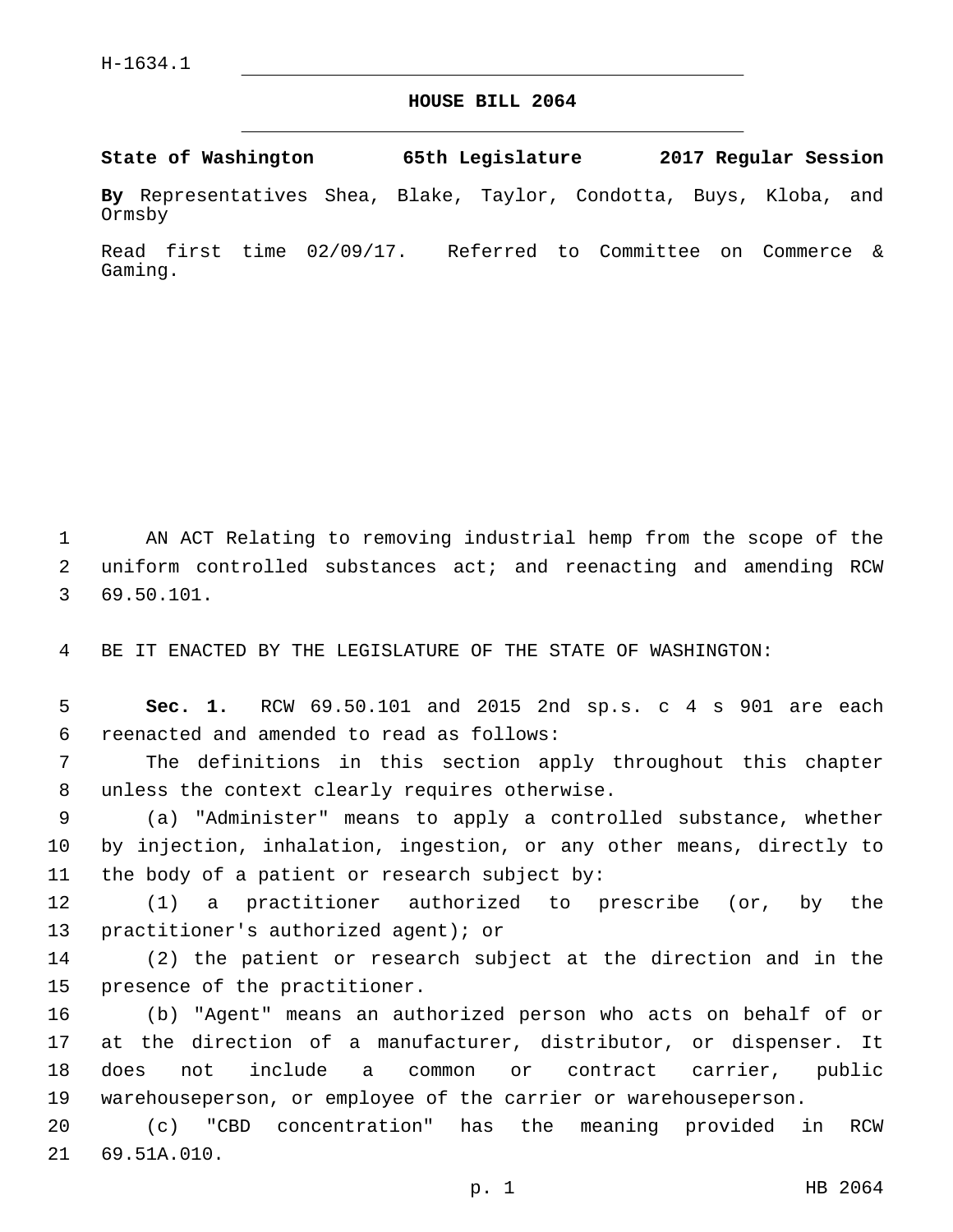(d) "Commission" means the pharmacy quality assurance commission.

 (e) "Controlled substance" means a drug, substance, or immediate precursor included in Schedules I through V as set forth in federal or state laws, or federal or commission rules, but does not include 5 industrial hemp as defined in RCW 15.120.010.

 (f)(1) "Controlled substance analog" means a substance the chemical structure of which is substantially similar to the chemical structure of a controlled substance in Schedule I or II and:

 (i) that has a stimulant, depressant, or hallucinogenic effect on the central nervous system substantially similar to the stimulant, depressant, or hallucinogenic effect on the central nervous system of a controlled substance included in Schedule I or II; or

 (ii) with respect to a particular individual, that the individual represents or intends to have a stimulant, depressant, or hallucinogenic effect on the central nervous system substantially similar to the stimulant, depressant, or hallucinogenic effect on the central nervous system of a controlled substance included in Schedule 18 I or II.

19 (2) The term does not include:

20 (i) a controlled substance;

 (ii) a substance for which there is an approved new drug 22 application;

 (iii) a substance with respect to which an exemption is in effect for investigational use by a particular person under Section 505 of the federal Food, Drug and Cosmetic Act, 21 U.S.C. Sec. 355, to the extent conduct with respect to the substance is pursuant to the 27 exemption; or

 (iv) any substance to the extent not intended for human consumption before an exemption takes effect with respect to the 30 substance.

31 (g) "Deliver" or "delivery( $(\tau)$ )" means the actual or constructive transfer from one person to another of a substance, whether or not 33 there is an agency relationship.

(h) "Department" means the department of health.

 (i) "Designated provider" has the meaning provided in RCW 69.51A.010.36

 (j) "Dispense" means the interpretation of a prescription or order for a controlled substance and, pursuant to that prescription or order, the proper selection, measuring, compounding, labeling, or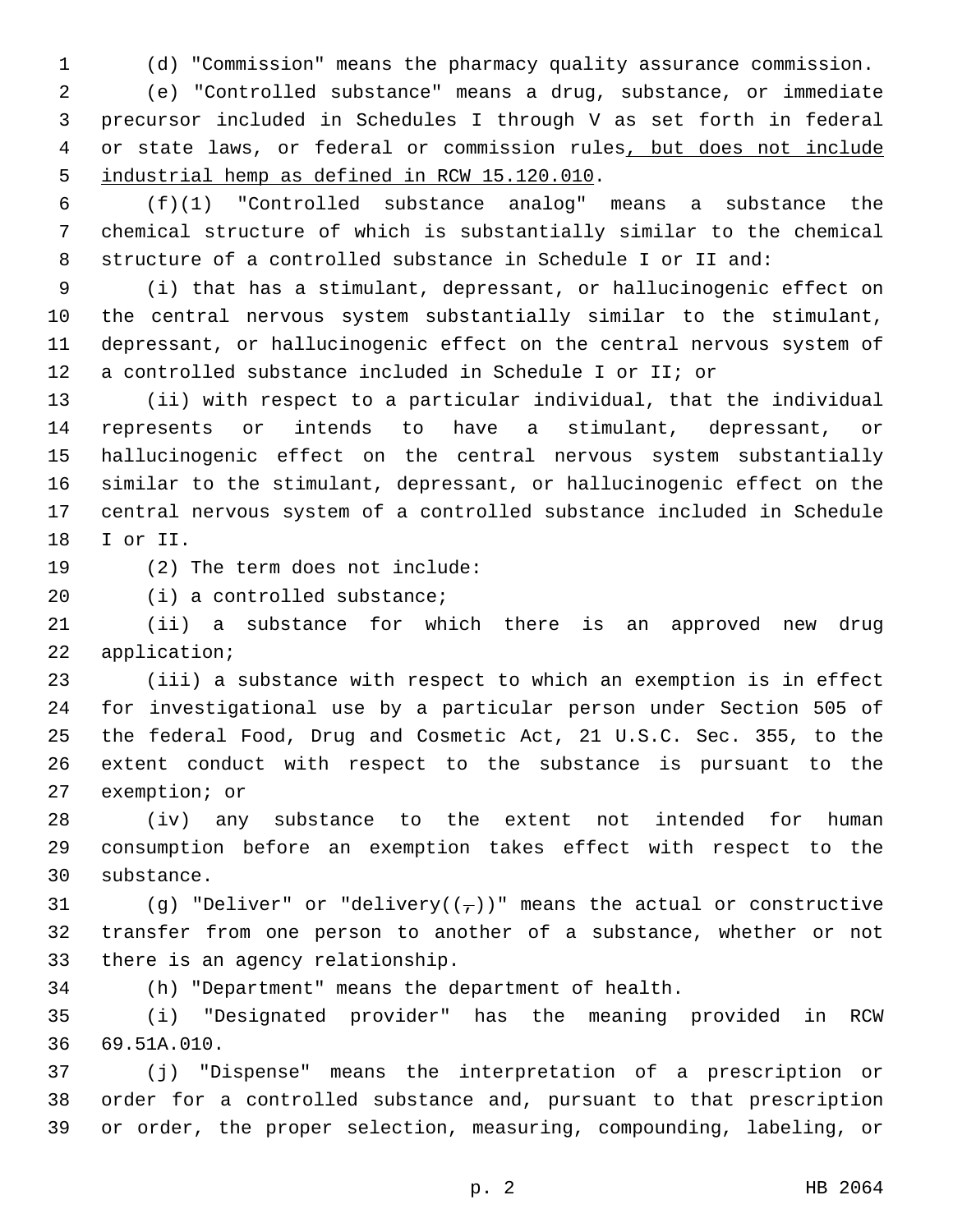packaging necessary to prepare that prescription or order for 2 delivery.

(k) "Dispenser" means a practitioner who dispenses.

 (l) "Distribute" means to deliver other than by administering or 5 dispensing a controlled substance.

(m) "Distributor" means a person who distributes.

 (n) "Drug" means (1) a controlled substance recognized as a drug in the official United States pharmacopoeia/national formulary or the official homeopathic pharmacopoeia of the United States, or any supplement to them; (2) controlled substances intended for use in the diagnosis, cure, mitigation, treatment, or prevention of disease in individuals or animals; (3) controlled substances (other than food) intended to affect the structure or any function of the body of individuals or animals; and (4) controlled substances intended for use as a component of any article specified in (1), (2), or (3) of this subsection. The term does not include devices or their 17 components, parts, or accessories.

 (o) "Drug enforcement administration" means the drug enforcement administration in the United States Department of Justice, or its 20 successor agency.

 (p) "Electronic communication of prescription information" means the transmission of a prescription or refill authorization for a drug of a practitioner using computer systems. The term does not include a prescription or refill authorization verbally transmitted by telephone nor a facsimile manually signed by the practitioner.

(q) "Immediate precursor" means a substance:26

 (1) that the commission has found to be and by rule designates as being the principal compound commonly used, or produced primarily for use, in the manufacture of a controlled substance;

 (2) that is an immediate chemical intermediary used or likely to be used in the manufacture of a controlled substance; and

 (3) the control of which is necessary to prevent, curtail, or limit the manufacture of the controlled substance.

 (r) "Isomer" means an optical isomer, but in subsection (dd)(5) of this section, RCW 69.50.204(a) (12) and (34), and 69.50.206(b)(4), the term includes any geometrical isomer; in RCW 69.50.204(a) (8) and (42), and 69.50.210(c) the term includes any positional isomer; and in RCW 69.50.204(a)(35), 69.50.204(c), and 69.50.208(a) the term includes any positional or geometric isomer.39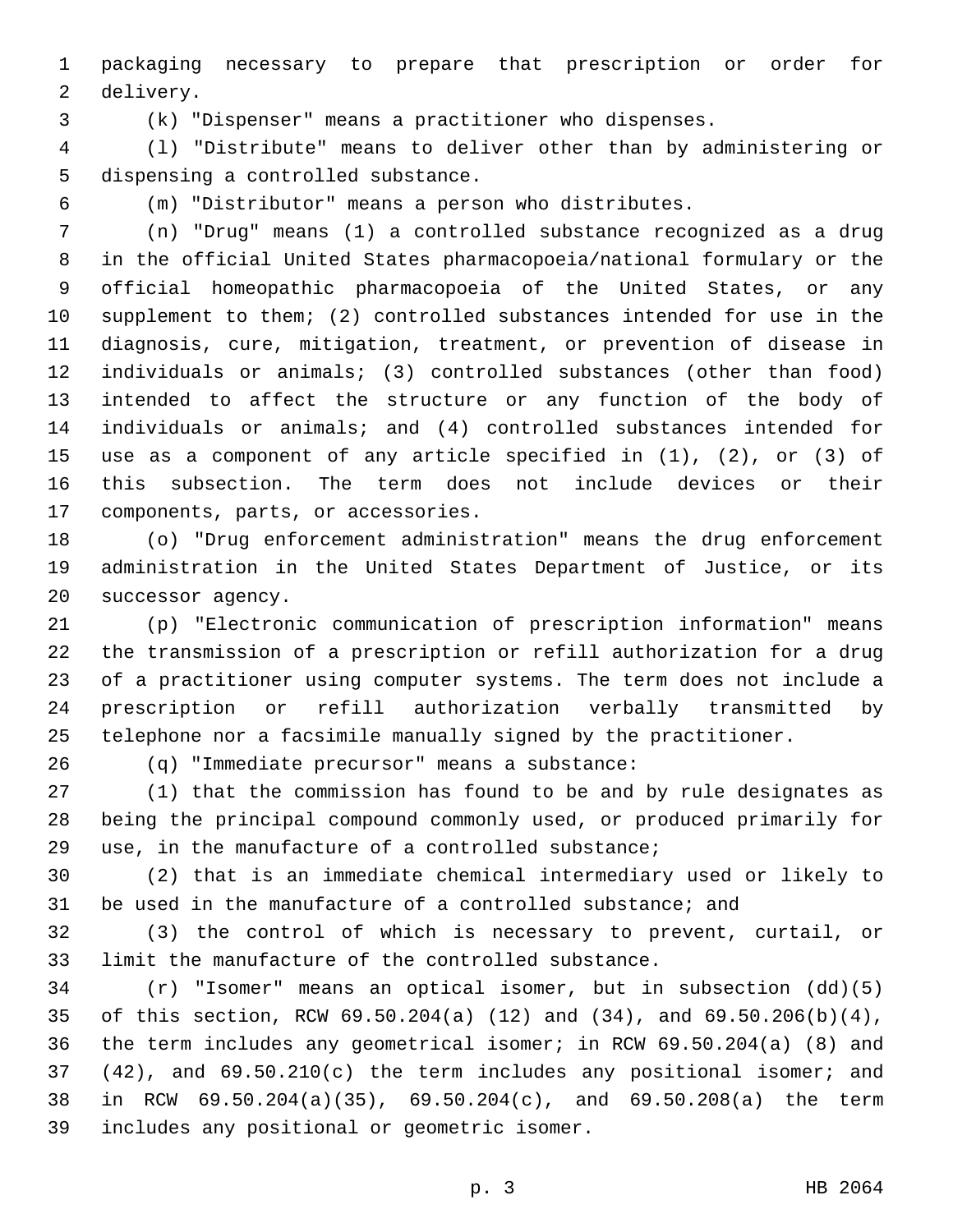(s) "Lot" means a definite quantity of marijuana, marijuana concentrates, useable marijuana, or marijuana-infused product identified by a lot number, every portion or package of which is uniform within recognized tolerances for the factors that appear in 5 the labeling.

 (t) "Lot number" must identify the licensee by business or trade name and Washington state unified business identifier number, and the date of harvest or processing for each lot of marijuana, marijuana concentrates, useable marijuana, or marijuana-infused product.

 (u) "Manufacture" means the production, preparation, propagation, compounding, conversion, or processing of a controlled substance, either directly or indirectly or by extraction from substances of natural origin, or independently by means of chemical synthesis, or by a combination of extraction and chemical synthesis, and includes any packaging or repackaging of the substance or labeling or relabeling of its container. The term does not include the preparation, compounding, packaging, repackaging, labeling, or 18 relabeling of a controlled substance:

 (1) by a practitioner as an incident to the practitioner's administering or dispensing of a controlled substance in the course 21 of the practitioner's professional practice; or

 (2) by a practitioner, or by the practitioner's authorized agent under the practitioner's supervision, for the purpose of, or as an incident to, research, teaching, or chemical analysis and not for 25 sale.

 (v) "Marijuana" or "marihuana" means all parts of the plant *Cannabis*, whether growing or not, with a THC concentration greater 28 than 0.3 percent on a dry weight basis; the seeds thereof; the resin extracted from any part of the plant; and every compound, manufacture, salt, derivative, mixture, or preparation of the plant, 31 its seeds or resin. The term does not include:

32 (1) The mature stalks of the plant, fiber produced from the stalks, oil or cake made from the seeds of the plant, any other compound, manufacture, salt, derivative, mixture, or preparation of the mature stalks (except the resin extracted therefrom), fiber, oil, or cake, or the sterilized seed of the plant which is incapable of germination; or

- 
- (2) Industrial hemp as defined in RCW 15.120.010.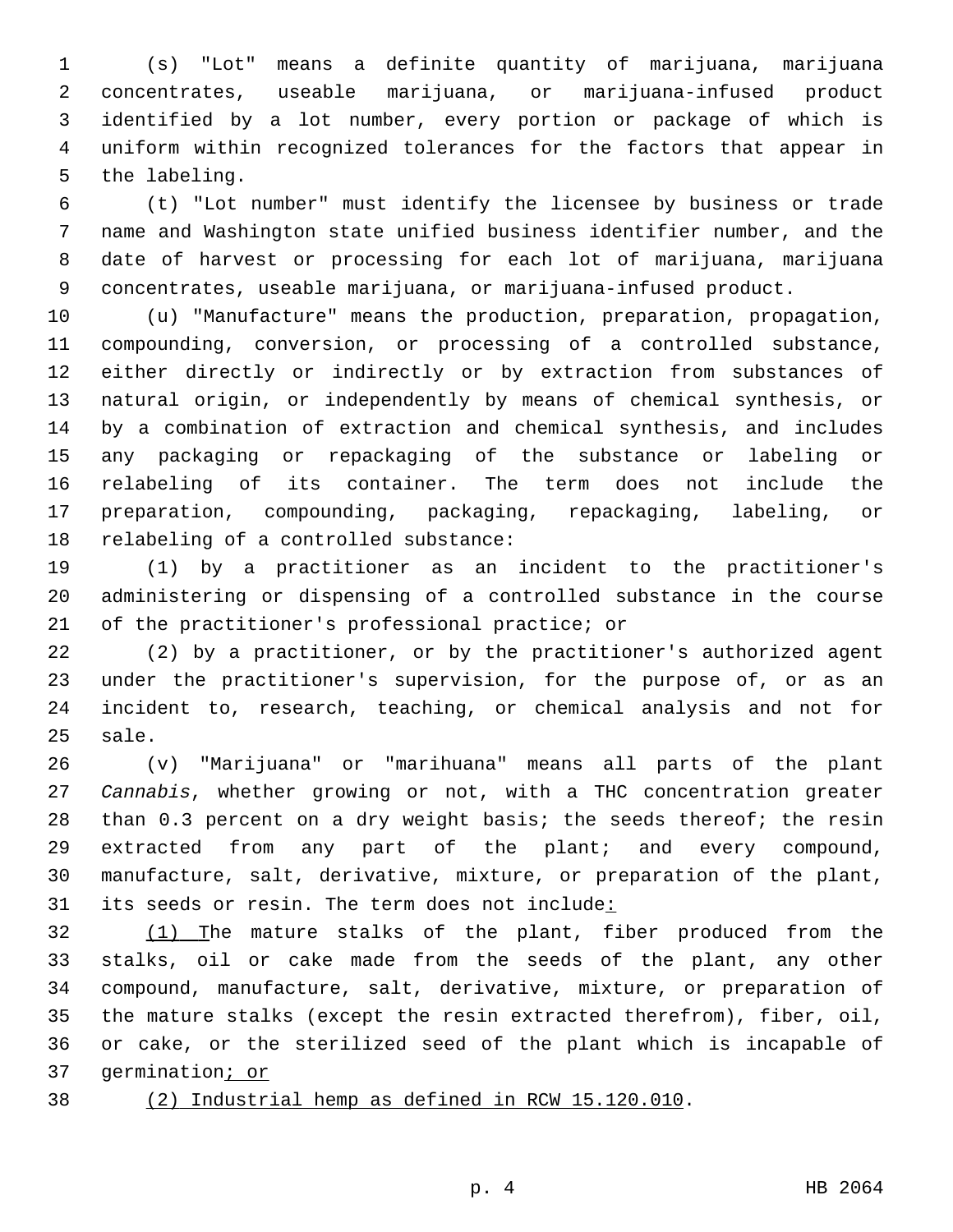(w) "Marijuana concentrates" means products consisting wholly or in part of the resin extracted from any part of the plant *Cannabis* and having a THC concentration greater than ten percent.

 (x) "Marijuana processor" means a person licensed by the state liquor and cannabis board to process marijuana into marijuana concentrates, useable marijuana, and marijuana-infused products, package and label marijuana concentrates, useable marijuana, and marijuana-infused products for sale in retail outlets, and sell marijuana concentrates, useable marijuana, and marijuana-infused 10 products at wholesale to marijuana retailers.

 (y) "Marijuana producer" means a person licensed by the state liquor and cannabis board to produce and sell marijuana at wholesale to marijuana processors and other marijuana producers.

 (z) "Marijuana products" means useable marijuana, marijuana concentrates, and marijuana-infused products as defined in this 16 section.

 (aa) "Marijuana researcher" means a person licensed by the state liquor and cannabis board to produce, process, and possess marijuana for the purposes of conducting research on marijuana and marijuana-20 derived drug products.

 (bb) "Marijuana retailer" means a person licensed by the state liquor and cannabis board to sell marijuana concentrates, useable marijuana, and marijuana-infused products in a retail outlet.

 (cc) "Marijuana-infused products" means products that contain marijuana or marijuana extracts, are intended for human use, are derived from marijuana as defined in subsection (v) of this section, and have a THC concentration no greater than ten percent. The term "marijuana-infused products" does not include either useable 29 marijuana or marijuana concentrates.

 (dd) "Narcotic drug" means any of the following, whether produced directly or indirectly by extraction from substances of vegetable origin, or independently by means of chemical synthesis, or by a 33 combination of extraction and chemical synthesis:

 (1) Opium, opium derivative, and any derivative of opium or opium derivative, including their salts, isomers, and salts of isomers, whenever the existence of the salts, isomers, and salts of isomers is possible within the specific chemical designation. The term does not include the isoquinoline alkaloids of opium.38

 (2) Synthetic opiate and any derivative of synthetic opiate, including their isomers, esters, ethers, salts, and salts of isomers,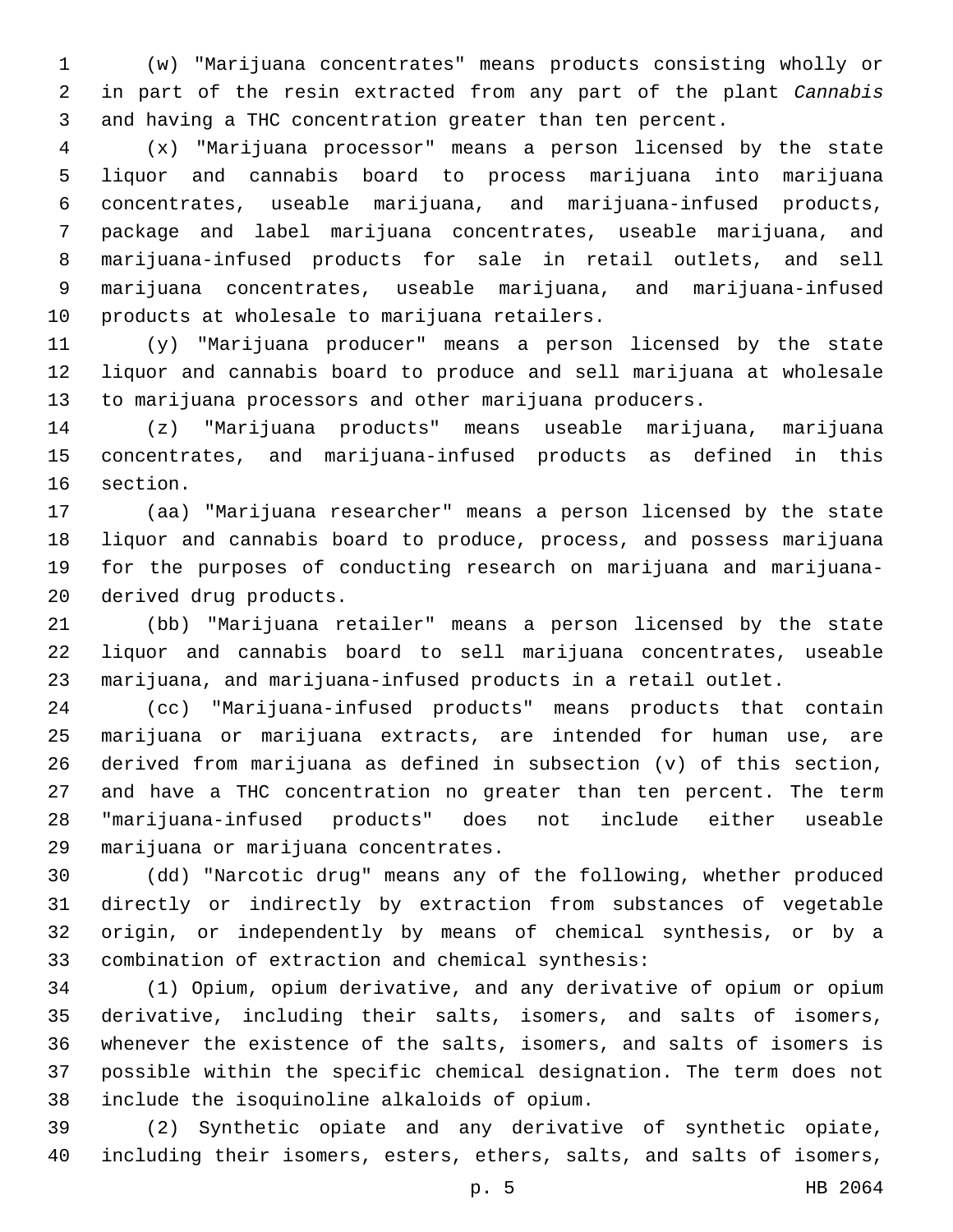esters, and ethers, whenever the existence of the isomers, esters, ethers, and salts is possible within the specific chemical 3 designation.

(3) Poppy straw and concentrate of poppy straw.

 (4) Coca leaves, except coca leaves and extracts of coca leaves from which cocaine, ecgonine, and derivatives or ecgonine or their 7 salts have been removed.

(5) Cocaine, or any salt, isomer, or salt of isomer thereof.

9 (6) Cocaine base.

 (7) Ecgonine, or any derivative, salt, isomer, or salt of isomer 11 thereof.

 (8) Any compound, mixture, or preparation containing any quantity of any substance referred to in subparagraphs (1) through (7).

 (ee) "Opiate" means any substance having an addiction-forming or addiction-sustaining liability similar to morphine or being capable of conversion into a drug having addiction-forming or addiction- sustaining liability. The term includes opium, substances derived from opium (opium derivatives), and synthetic opiates. The term does not include, unless specifically designated as controlled under RCW 69.50.201, the dextrorotatory isomer of 3-methoxy-n-methylmorphinan and its salts (dextromethorphan). The term includes the racemic and levorotatory forms of dextromethorphan.22

 (ff) "Opium poppy" means the plant of the species Papaver 24 somniferum L., except its seeds.

 (gg) "Person" means individual, corporation, business trust, estate, trust, partnership, association, joint venture, government, governmental subdivision or agency, or any other legal or commercial 28 entity.

(hh) "Plant" has the meaning provided in RCW 69.51A.010.

 (ii) "Poppy straw" means all parts, except the seeds, of the 31 opium poppy, after mowing.

32 (jj) "Practitioner" means:

 (1) A physician under chapter 18.71 RCW; a physician assistant under chapter 18.71A RCW; an osteopathic physician and surgeon under chapter 18.57 RCW; an osteopathic physician assistant under chapter 18.57A RCW who is licensed under RCW 18.57A.020 subject to any limitations in RCW 18.57A.040; an optometrist licensed under chapter 18.53 RCW who is certified by the optometry board under RCW 18.53.010 subject to any limitations in RCW 18.53.010; a dentist under chapter 18.32 RCW; a podiatric physician and surgeon under chapter 18.22 RCW;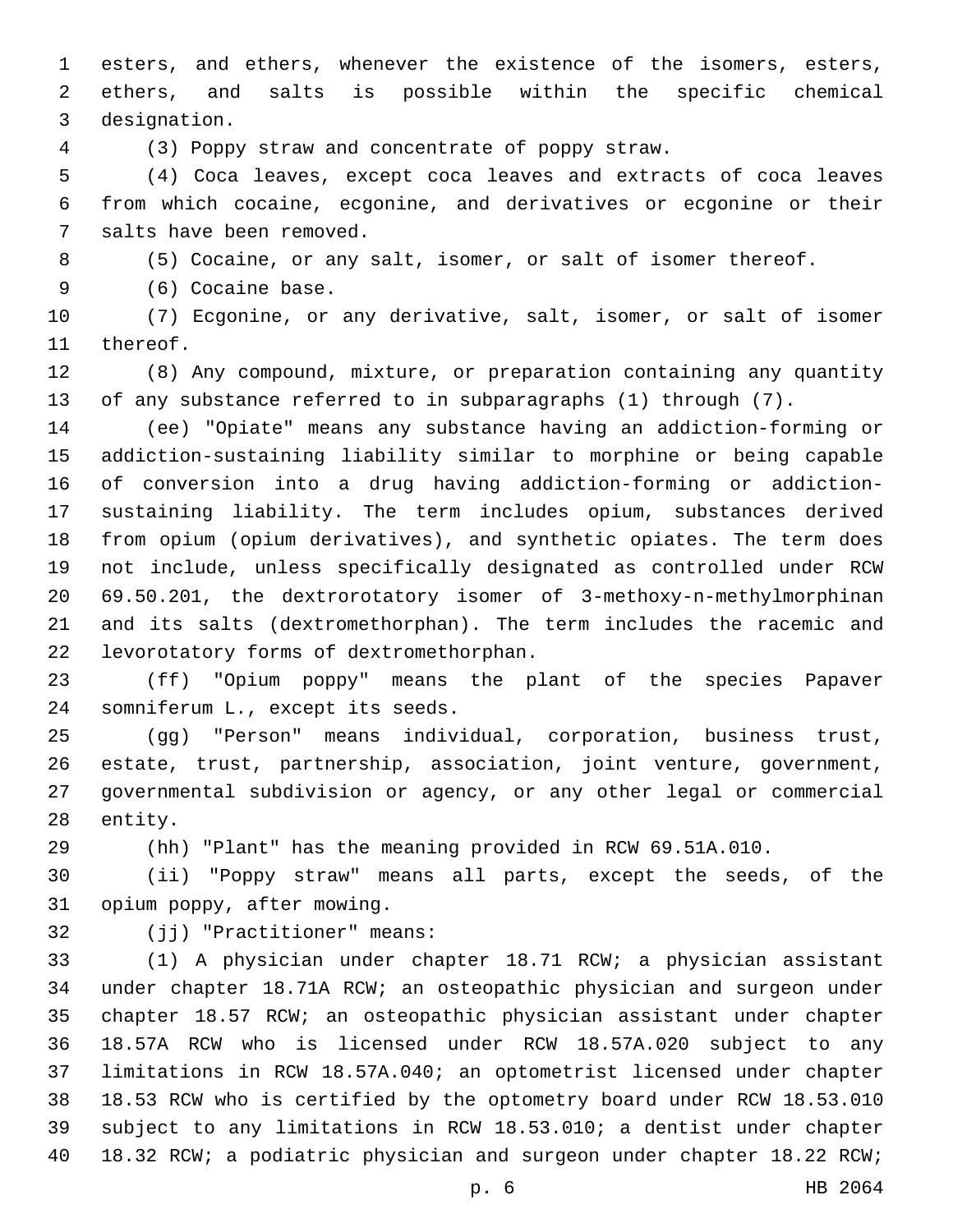a veterinarian under chapter 18.92 RCW; a registered nurse, advanced registered nurse practitioner, or licensed practical nurse under chapter 18.79 RCW; a naturopathic physician under chapter 18.36A RCW who is licensed under RCW 18.36A.030 subject to any limitations in RCW 18.36A.040; a pharmacist under chapter 18.64 RCW or a scientific investigator under this chapter, licensed, registered or otherwise permitted insofar as is consistent with those licensing laws to distribute, dispense, conduct research with respect to or administer a controlled substance in the course of their professional practice 10 or research in this state.

 (2) A pharmacy, hospital or other institution licensed, registered, or otherwise permitted to distribute, dispense, conduct research with respect to or to administer a controlled substance in the course of professional practice or research in this state.

 (3) A physician licensed to practice medicine and surgery, a physician licensed to practice osteopathic medicine and surgery, a dentist licensed to practice dentistry, a podiatric physician and surgeon licensed to practice podiatric medicine and surgery, a licensed physician assistant or a licensed osteopathic physician assistant specifically approved to prescribe controlled substances by his or her state's medical quality assurance commission or equivalent and his or her supervising physician, an advanced registered nurse practitioner licensed to prescribe controlled substances, or a veterinarian licensed to practice veterinary medicine in any state of 25 the United States.

 (kk) "Prescription" means an order for controlled substances issued by a practitioner duly authorized by law or rule in the state of Washington to prescribe controlled substances within the scope of his or her professional practice for a legitimate medical purpose.

 (ll) "Production" includes the manufacturing, planting, cultivating, growing, or harvesting of a controlled substance.

 (mm) "Qualifying patient" has the meaning provided in RCW 69.51A.010.33

 (nn) "Recognition card" has the meaning provided in RCW 69.51A.010.35

 (oo) "Retail outlet" means a location licensed by the state liquor and cannabis board for the retail sale of marijuana concentrates, useable marijuana, and marijuana-infused products.

 (pp) "Secretary" means the secretary of health or the secretary's 40 designee.